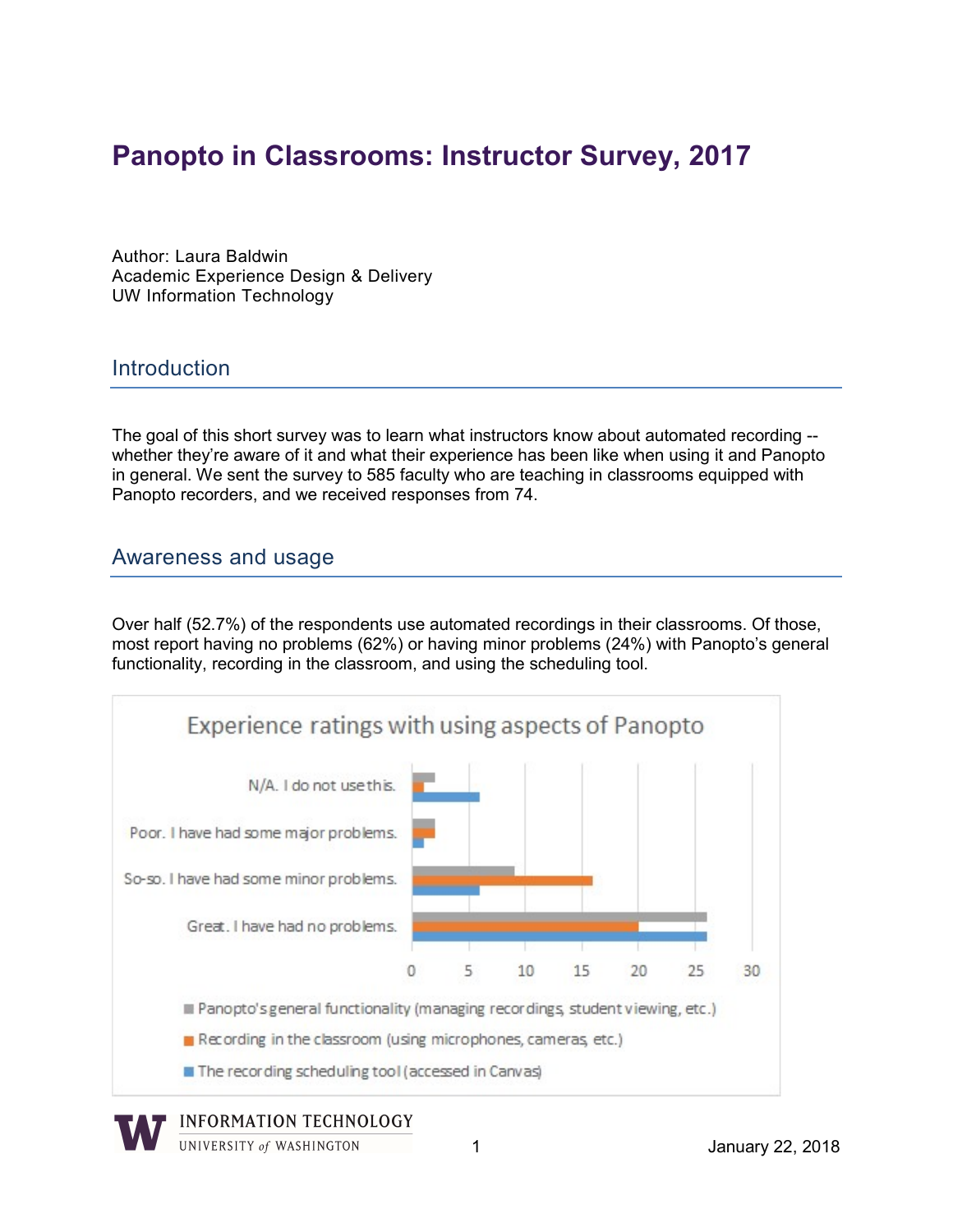We asked instructors to describe any issues they had. Eight described problems with microphones, including dead batteries, volume issues, and forgetting to use the mics. Five mentioned using the wrong cables (Mac users need to use the VGA cable, not the HDMI one). Four wrote that finding the scheduling tool and confirming that recordings were scheduled were challenging.

## Benefits of using Panopto

 Many instructors described the benefits of using Panopto. The benefit they listed most often is that students who miss class are able to make up the lecture without the instructor having to review the key concepts (61%). Students are able to spend office hour time asking questions instead of repeating the lecture. Over half of the instructors described how students were able to review the lecture to learn complex information they may have missed the first time around or to do general review of course content. Others wrote that the recordings are very helpful for students whose first language is not English and students with disabilities. Below are selected comments about the benefits of recording:

 1. I talk too fast, especially for ESL students; this allows the students to listen to something over again if they need to hear it twice.

 2. I'm tired of hearing "I missed class today; did you say anything important?" My answer: "Probably; why don't you watch Panopto?"

 3. It cuts down on the "reteach" portion of office hours; now when students come in, they say they've already reviewed Panopto but still have some questions instead of asking me to do an entire section over again.

 4. I am a hero to my students; they love the fact that recordings of classes are available and use them if they miss class and also for review (I've heard there are "popcorn with Jane" nights for particularly difficult topics). Surprisingly, I have found that almost all of my students still attend the class in person. They tell me Panopto is a great backup if they are sick, but it's not a substitute for being in class. I used to provide audio recordings before we had Panopto, but this is so much better!

 I use the recordings so that students who have to be absent may watch the lecture after class. For many of my students, English is their second language, and I know many of them find it very helpful to watch lectures again, to catch points they missed. Some students are not as adept at taking notes during class, so the lecture capture gives them a second change [sic] to watch & take notes at their own pace.

 Many students cannot come to classes in person for many reasons. The Lecture Capture gives an excellent way for student to catch up and also for students who want to review the class materials. We can also pre-tape our lectures if we need to go out of town.